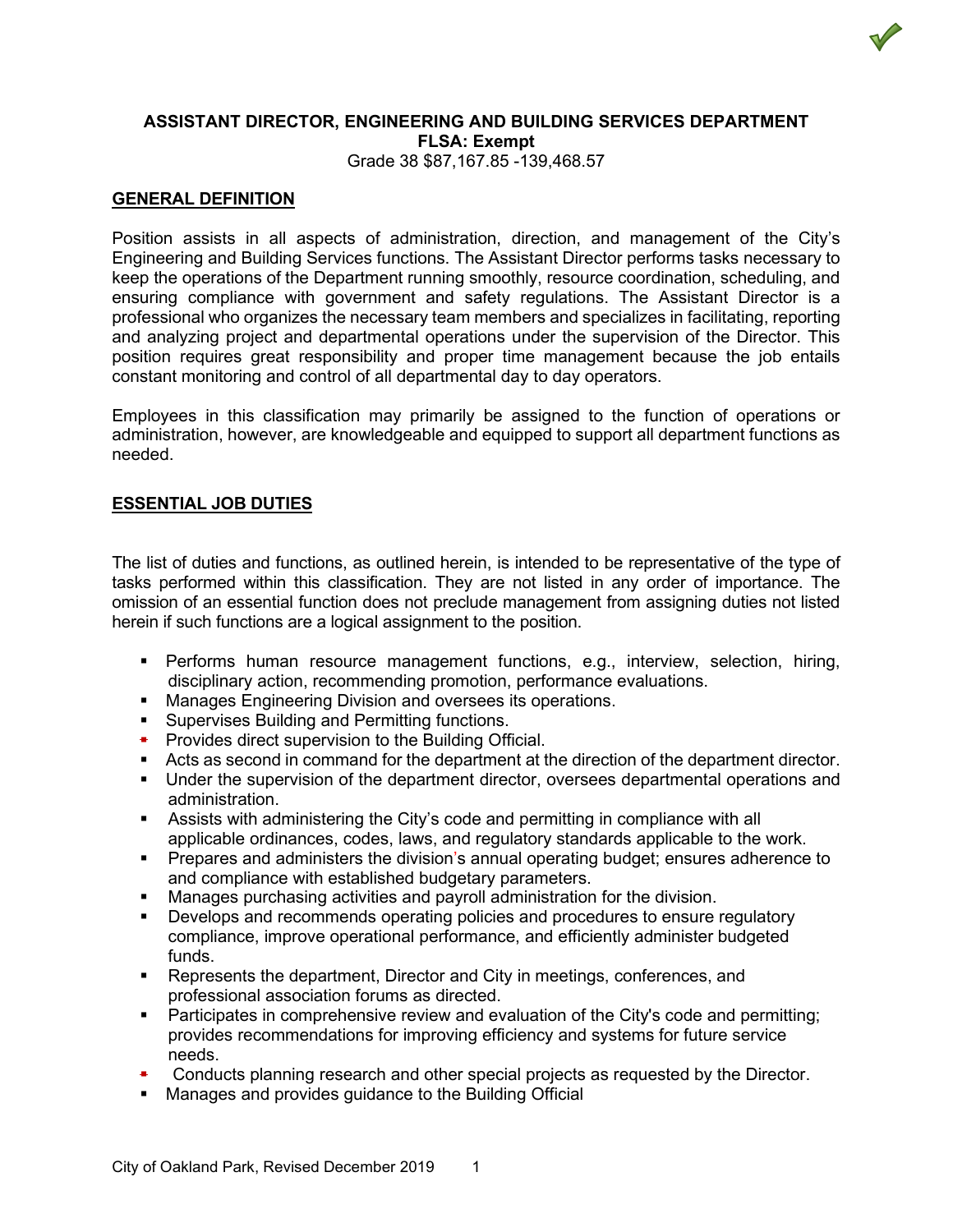# **ASSISTANT DIRECTOR, ENGINEERING AND BUILDING SERVICES DEPARTMENT FLSA: Exempt**

Grade 38 \$87,167.85 -139,468.57

- Manages, assigns, directs, and organizes City employees and contracted inspectors to provide timely inspections, plan reviews and quality customer service.
- Advises and assists design professionals, contractors, homeowners and the general public on Code questions, procedures and permitting functions.
- Manages and evaluates, in conjunction with Building Official, buildings that are not maintained and become unsafe, and brings cases before the Unsafe Structures Board for orders of demolition or repairs as necessary.
- **Participates in various development review and pre-development meetings to provide** information and guidance applicable to the building codes enforcement functions.
- **Periodically performs field inspections to monitor development, verify effectiveness of field** staff, and to resolve conflicts applicable to building codes administration.
- Develops strategies and implements programs to increase efficiencies of the construction review process through all means available, including the use of technology.
- Develops systems and strategies to ensure appropriate staffing and employee productivity to meet the demands of a busy Building and Permitting Division.
- **Develops systems and strategies to ensure the accuracy and consistency of plan reviews** conducted by all members of the division.
- Maintains qualifications through required training, education and testing in accordance with regulatory standards governing the work; ensures same for staff under charge.
- **Prepares reports on performance of Building & Permitting Division.**
- Requires requiar attendance to scheduled work shifts.

# **KNOWLEDGE, SKILLS & ABILITIES**

- Comprehensive knowledge of the materials, methods and development process associated with construction design and administration.
- Substantial knowledge of the development functions of municipal and county government, including the Broward County Department of Planning and Environmental Protection, South Florida Water Management District and other departments in the City.
- Substantial knowledge and background in fields related to engineering, with an emphasis on public infrastructure projects and project management.
- Ability to manage, research and interpret building codes, municipal ordinances, and related laws; read plans and specifications and to apply the various codes and ordinances to building permit applications and plans.
- Ability to manage, plan, assign, direct and review the work of others in a manner conducive to full performance and compliance with established code, ordinance, statutes and regulatory standards applicable to the work.
- Ability to review, understand and render opinions on significant amounts of written material, including ordinances, codes and other legislation, special requests and applications, or other information as may be determined by City Administration.
- Ability to enforce codes and ordinances firmly, tactfully and impartially.
- Ability to establish and maintain effective working relationships with internal and external customers, as well as governing and appointed authorities.
- A strong customer service orientation in work and communication with coworkers, management, elected officials and citizens.
- Familiarity with permitting software and ability to query database to generate reports, edit letter templates, and update calculations.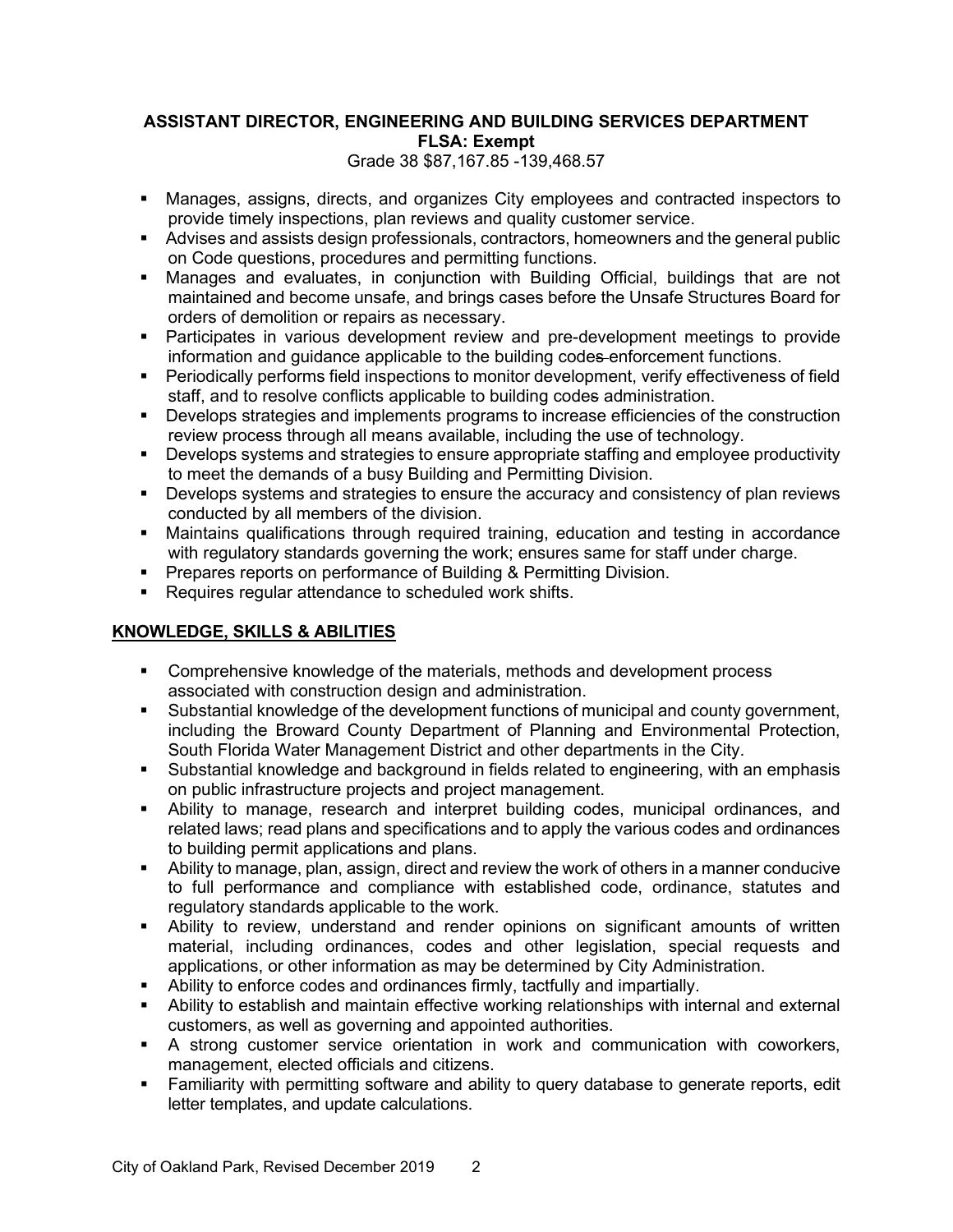# **ASSISTANT DIRECTOR, ENGINEERING AND BUILDING SERVICES DEPARTMENT FLSA: Exempt**

Grade 38 \$87,167.85 -139,468.57

- Ability to evaluate, analyze, and provide recommendations regarding provision of municipal services, or other information as may be determined by City Administration.
- Executive-level interpersonal, leadership, planning, management and communications skills.
- Ability to communicate professionally and effectively verbally, in writing, and in presentations.

# **MINIMUM ACCEPTABLE EDUCATION, TRAINING & EXPERIENCE**

Bachelor's degree from an accredited college or university in civil, structural or construction engineering, construction management or architecture or related field.

Possess and maintain a valid Florida Driver's License.

## **PREFERRED**

## **PHYSICAL REQUIREMENTS**

The City of Oakland Park is an Equal Opportunity Employer. In compliance with the Americans with Disabilities Act (42 U.S. C. 12101 et. seq.), the City of Oakland Park will provide reasonable accommodations to qualified individuals with disabilities and encourages both prospective and current employees to discuss potential accommodations with the employer. The physical demands described here are representative of those that must be met by an employee to successfully perform the essential functions of this job.

Tasks generally involve the ability to exert light physical effort in sedentary to light work, but which may involve some lifting, carrying, pushing and/or pulling of objects and materials of light weight (20 pounds). Tasks may involve extended periods of time at a keyboard or workstation. Tasks require visual abilities. Tasks require oral communications ability.

Tasks are performed in outdoor and indoor environments. Due to the nature and non-specific location of the work environment, tasks include potential for intermittent exposure to disagreeable elements, e.g., heat, humidity, inclement weather. Some tasks include working in and around moving vehicles and building equipment/machinery, where heightened awareness to surroundings and observance of established safety precautions is essential in avoidance of injury or accidents.

A review of this position has excluded the marginal functions of the position that are incidental to the performance of fundamental job duties. All duties and responsibilities are essential job functions and requirements are subject to possible modifications to reasonably accommodate individuals with disabilities. To perform this job successfully, the incumbent(s) will possess the abilities and aptitudes to perform each duty proficiently. Some requirements may exclude individuals who pose a direct threat of significant risk to the health or safety of themselves or others. Requirements are representative of minimum level of knowledge, skills and ability.